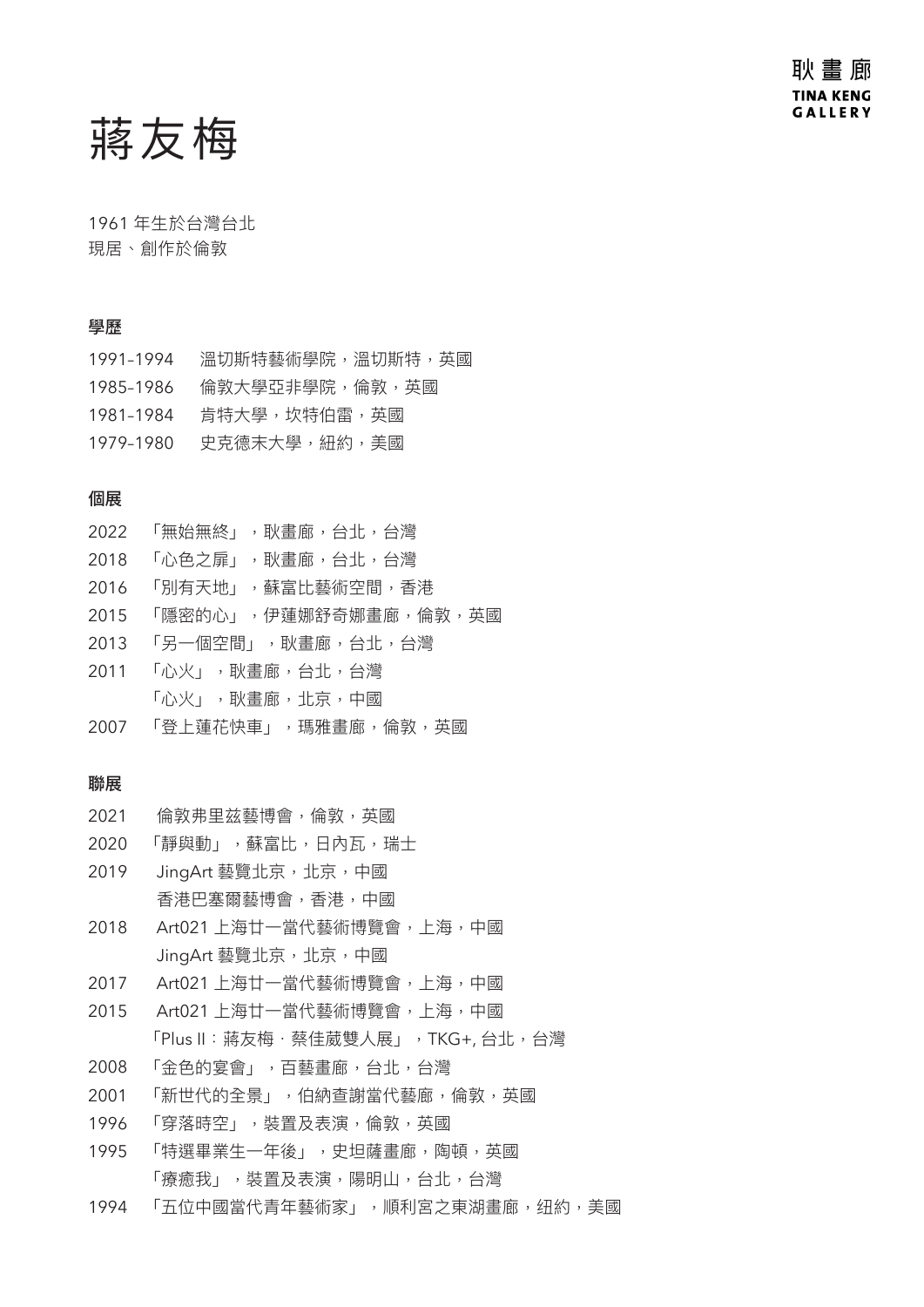耿畫廊 **TINA KENG** GALLERY

### 精選典藏

艾莉安羅斯柴爾德家族基金會,日內瓦,瑞士 富邦文教基金會,台北,台灣 元大文華,台北,台灣 國家表演藝術中心國家兩廳院,台北,台灣 財團法人心路社會福利基金會,台北,台灣 澄清醫院,台中,台灣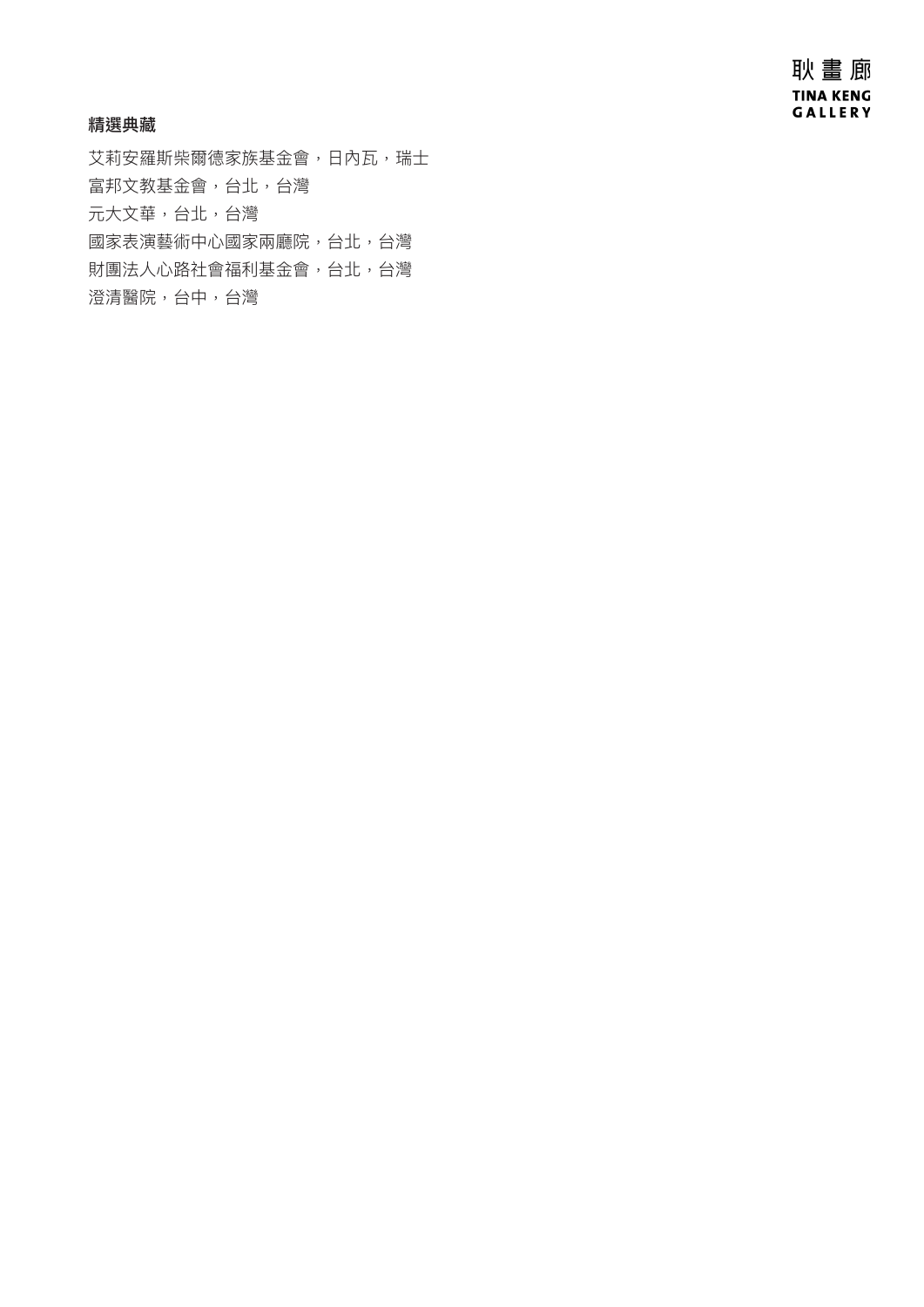# Chiang Yomei

Born in 1961, Taipei, Taiwan Lives and works in London

## **Education**

| 1991-1994 Winchester School of Art, Winchester, U.K.           |
|----------------------------------------------------------------|
| 1985-1986 School of Oriental and African Studies, London, U.K. |
| 1981-1984 University of Kent, Canterbury, U.K.                 |
| 1979-1980 Skidmore College, New York, U.S.                     |
|                                                                |

# **Solo Exhibitions**

- 2022 *Without Beginning or End*, Tina Keng Gallery, Taipei, Taiwan
- 2018 *Doors of Perception*, Tina Keng Gallery, Taipei, Taiwan
- 2016 *Other Realms*, Sotheby's Gallery, Hong Kong
- 2015 *The Hidden Heart*, Gallery Elena Shchukina, London, U.K.
- 2013 *A Space Elsewhere*, Tina Keng Gallery, Taipei, Taiwan
- 2011 *Spark*, Tina Keng Gallery, Taipei, Taiwan
- 2011 *Spark*, Tina Keng Gallery, Beijing, China
- 2007 *On Board the Lotus Express*, Gallery Maya, London, U.K.

## **Selected Group Exhibitions**

- 2021 Frieze London, London, U.K.
- 2020 *Stillness and Movement*, Sotheby's, Geneva, Switzerland
- 2019 JingArt, Beijing, China Art Basel Hong Kong, Hong Kong, China
- 2018 Art021 Shanghai Contemporary Art Fair, Shanghai, China JingArt, Beijing, China
- 2017 Art021 Shanghai Contemporary Art Fair, Shanghai, China
- 2015 Art021 Shanghai Contemporary Art Fair, Shanghai, China *Plus II: Duo Exhibition Chiang Yomei and Charwei Tsai*, TKG+, Taipei, Taiwan
- 2008 *The Golden Party*, Gallery 100, Taipei, Taiwan
- 2001 *Panorama of a New Generation*, Bernard Chauchet Contemporary Art, London, U.K.
- 1996 *Falling Out of Time*, installation and performance, London, U.K.
- 1995 *Selected Graduates a Year On*, Stansell Gallery, Taunton, U.K. *Heal Me*, installation and performance, Yangmingshan, Taipei, Taiwan
- 1994 *Five Young Contemporary Chinese Artists*, Eastlake Gallery at Shun Lee Palace, New York, U.S.